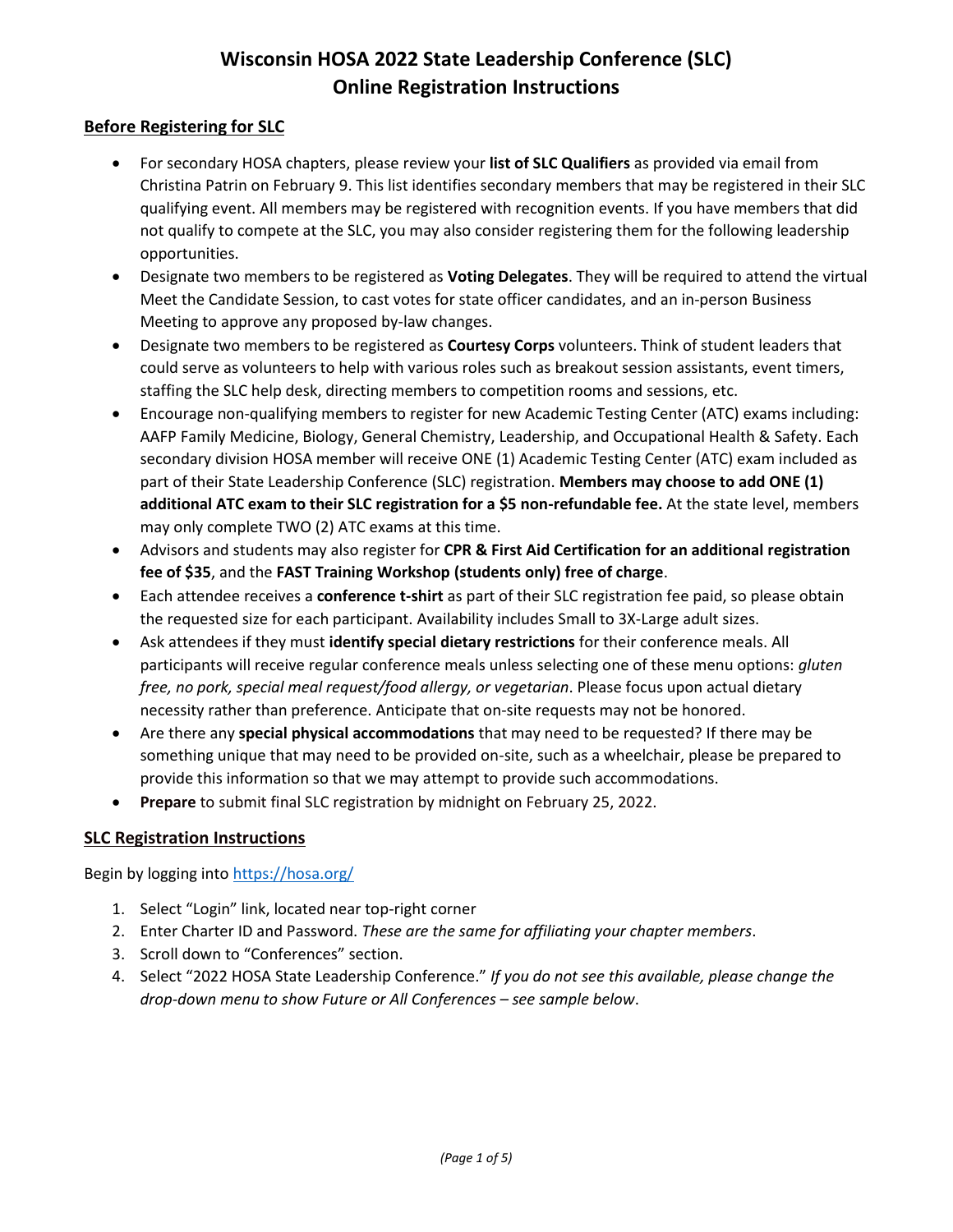

This will bring you to the main registration summary view.

Note: Depending upon your Internet connection speed, you may experience short delays as you progress through registration steps. As these occur, the system may temporarily display a rotating triangle that appears similar to the image shown to the right here.



# **Register Members: SLC Qualifiers, Middle School Members, and Advisors**

# **Register Members**

Select the blue "**Register Members**" button at the bottom.

Select the blue "Register" button located to the left of a member's name.

Verify the member's Registration Type is accurate, or select the appropriate type shown below. *This should be automatically selected for affiliated members.*

## **Registration Type**

○ Advisor \$75.00

- Advisor Middle School \$65.00
- O Middle School \$65.00
- O Postsecondary/Collegiate \$75.00
- Secondary \$75.00

Verify the member's contact information is accurate. *Again, this should auto-fill with their membership affiliation data*.

### **Options/Activities:**

| <b>Options/Activities</b>                 | Add Options/Activities * |
|-------------------------------------------|--------------------------|
| <b>Schedule</b><br><b>Option/Activity</b> | Cost                     |
| Not registered for any Options/Activities |                          |
|                                           |                          |

Select the "**Add Options/Activities**" button, and a drop-down menu of available options will appear.

- 1. Select one t-shirt size, and it will be added below (*required*).
- 2. Additional options may be added by selecting the "Add Options/Activities" button again, and then select the next option. *For example, each chapter may have two Courtesy Corps volunteers and two Voting Delegates*.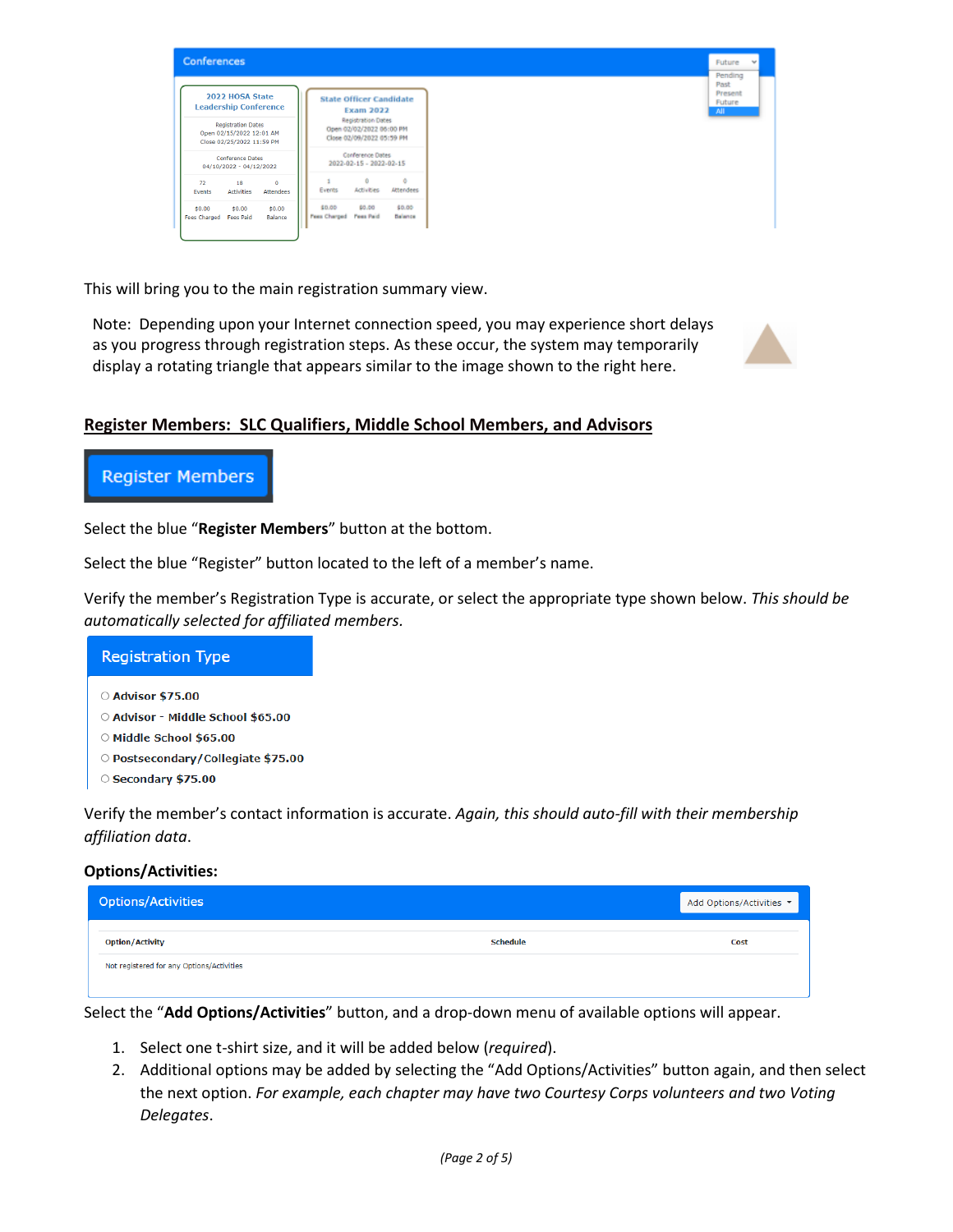- 3. All participants will be provided regular conference meals unless you select one of the four meal options here.
- *4.* Select CPR/FA Certification Training (advisors/students) and/or FAST Training Workshop (students only) for those interested in these session offerings. *CPR/FA Certification is a \$35 registration fee.*
- 5. If a member decides to take a second ATC exam, advisors will select the "ATC 2nd Exam Fee" to that member's registration. *This will add an additional \$5 non-refundable fee.*
- 6. If you need to delete an option, you may select the red "Delete" button.

If this member will be competing, taking Academic Testing Center (ATC) online exams, or registering for recognition events, please continue to the Competitive Events section below. If not, then select the blue "Save" button at the bottom.

## **Competitive Events:**

| <b>Competitive Events</b>     |                 | Register for Competitive Events ▼ |
|-------------------------------|-----------------|-----------------------------------|
| <b>Competitive Event</b>      | <b>Schedule</b> |                                   |
| Not registered for any Events |                 |                                   |

To register members as competitors, select Academic Testing Center (ATC) online exams, and recognition events, select the "Register for Competitive Events" button, and drop-down menu will appear. *You may have to scroll-down to see the entire list of available events and recognition*. Please refer back to the list of SLC Qualifiers for secondary members that competed at the RLC – see email from Christina Patrin on February 9.

Select the title of the SLC Competitive Event, Academic Testing Center (ATC) online exam, or Recognition Event in the drop-down menu, and it will become added to this section. Repeat for any additional Recognition Events. When complete, select the blue "Save" button at the bottom, and this student's SLC registration will be submitted. Repeat these steps for each student member and advisor attending the SLC.

#### Select Team Members

**For team event entries, you also need to identify team members**. Register each team member for the event first. Notice that a "Select Team Members" text-box will appear. If other team members have already been registered for this event, you can search for their team member's name by typing into that text-box. As you begin to type, the site begins searching for team members' names. Once you select a team member's name, the site links them to a team by assigning them a unique 5-digit team number. The site also notifies you when additional team members are necessary to meet the minimum requirement. If team members have yet to be registered, you can still edit registration later – see "Edit SLC Registration" instructions below. *If you forget to identify team members, their team number will display as a question mark in your Registration Summary view*.

# **Register All Other Participants – Chaperones and Guests**

# Register Family/Guest/Other

To register all other SLC participants, please select the blue, "Register Family/Guest/Other" button at the bottom. This includes: Chaperones, Family, and Guests. Select a Registration Type in the first section: Chaperone, or Guest/Family. Fill-in available contact information for each participant in the next section. Register any additional options (i.e., t-shirt size and meals) in the same way as done for other members. *Do not register these individuals for Competitive Events*. Select the blue "Save" button at the bottom. Repeat for each remaining participant.

## **View SLC Registration Summaries**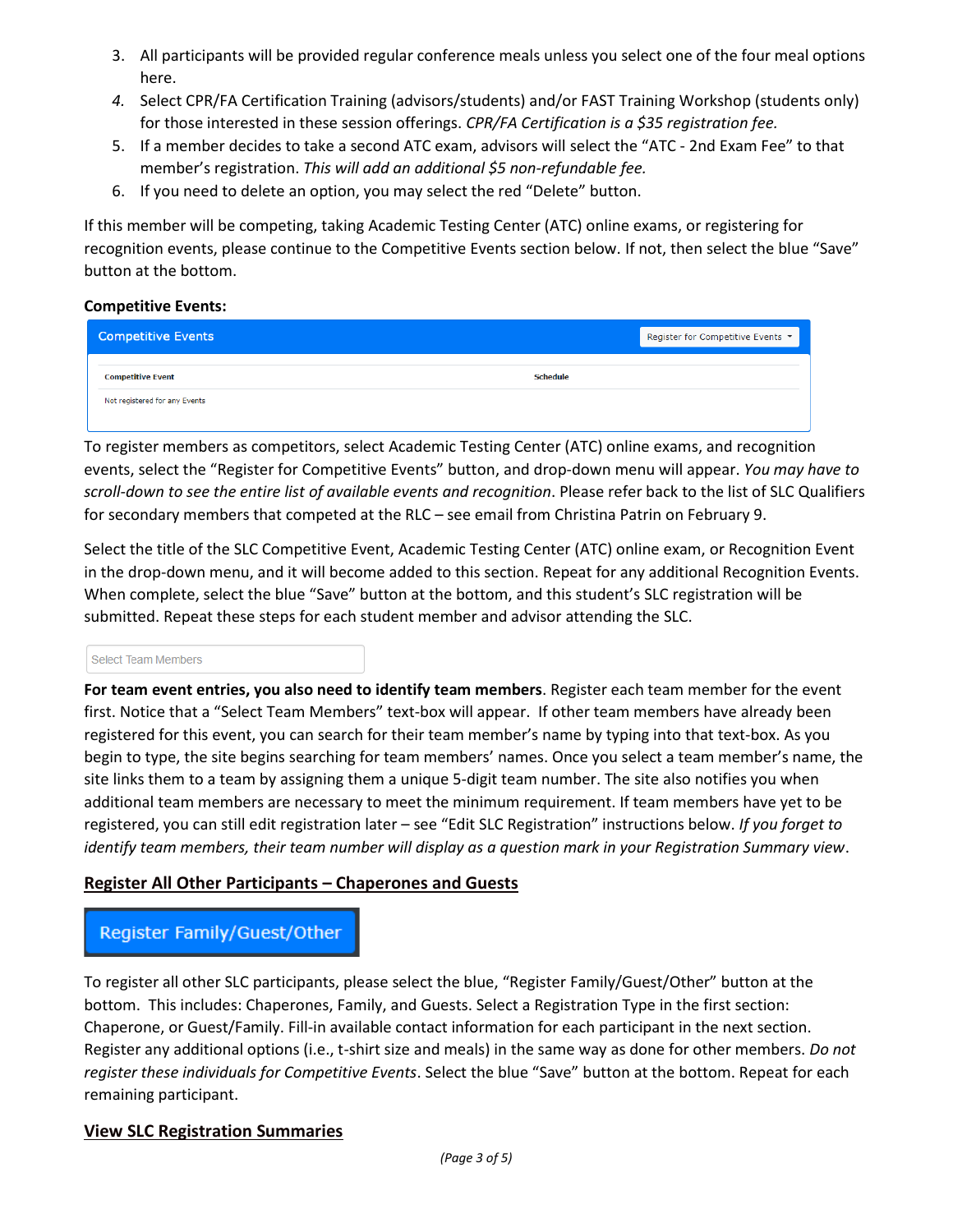Select "View" from the bottom black menu, and a drop-down menu will appear including: Registrations, Competitive Events, Options/Activities, and Unregistered Members. Click on one of these titles, and a summary view of those registrations will appear. You may return to the main screen by selecting "View" and then "Registrations."

## **Edit SLC Registration**



From the main registration summary view, click on the button with an icon shaped like an eye that is located left of a participants' name. While the registration-window remains open, you can make changes including: Options, Competitive Events, and Delete Registration. You may also designate team members [where applicable] by typing a team member's name in the "Select Team Members" text-box that would appear. Select the blue, "Save" button when changes are complete, and the participant's registration will become revised. If you need to delete an SLC Event, you may select the red "Delete" button. [*If removing a student entirely, please first delete their event and Save. Then delete the participant*.]

### **Print SLC Invoice or Registration Summary**

#### Reports .

Select "Reports" from the bottom black menu, and a drop-down menu will appear including: Current Invoice, Invoice #, and Registration Summary. Select "Registration Summary" to review a report of your SLC registration including: participant types, competitive events, and options. Select "Current Invoice" to view your SLC Invoice. *If you have multiple invoices, you may click on each invoice number separately*. Please print a copy or two of your SLC Invoice. Select the print icon, or use the keyboard shortcut keys of Control + P. [*Note: the report may print an extra page or two, so you may want to set the pages to only print the first page(s) based upon the preview displayed*.] Select the Print or Cancel button; do not close your Internet browser tab here. You may close this Report view by selecting the X at the top of your SLC Invoice, not your Internet browser tab that is titled "HOSACMS" or your session will close. Please see the following illustration for examples of where to select the "X" to close this report window.



#### **Logout**

#### Logout

After registering participants, you may select "Logout" at the top-right. This will close your SLC registration session.